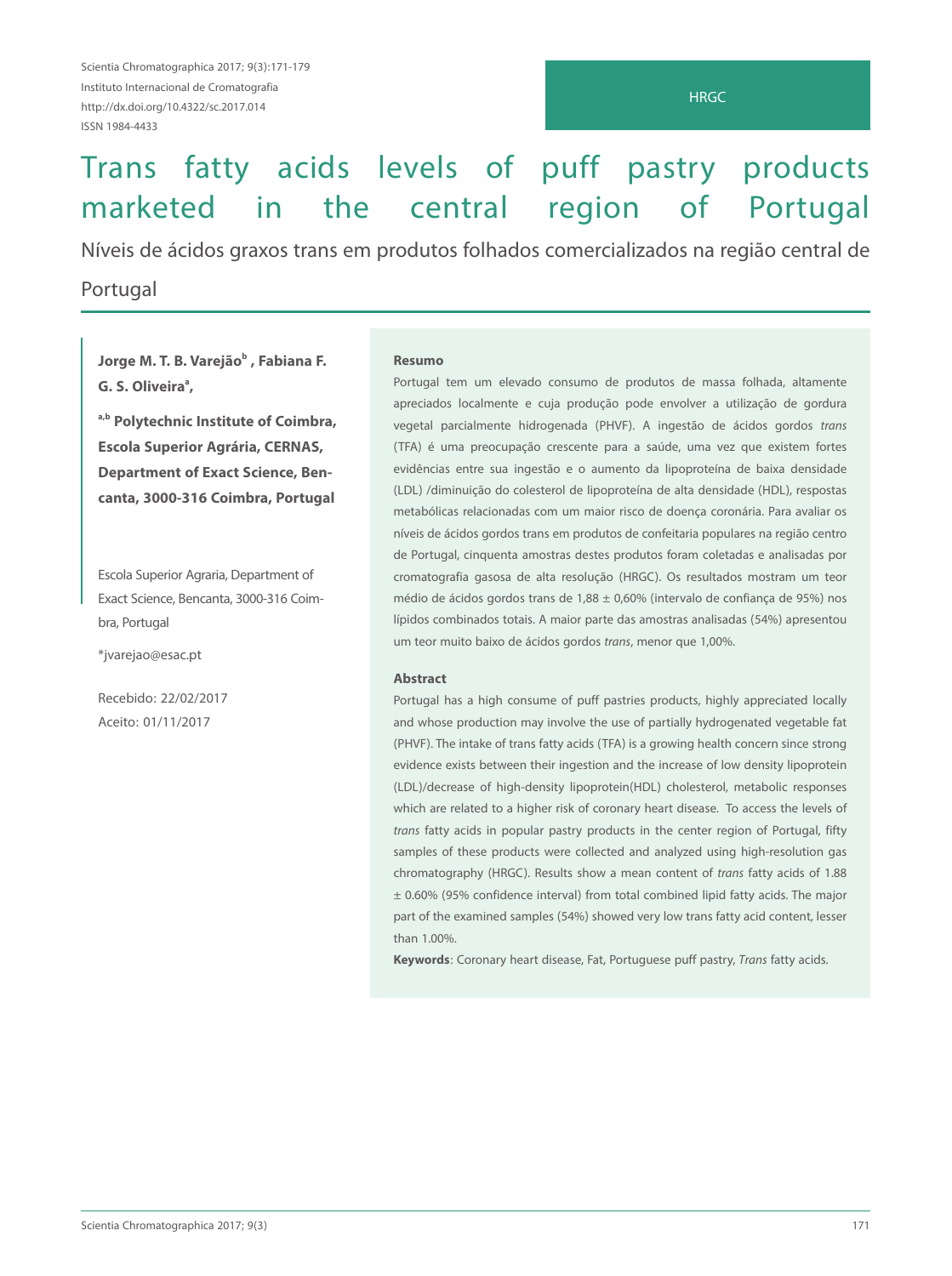#### **1. Introduction**

Portugal has a rich heritage of pastry products very appreciated locally as well as in Portuguese influence countries. From central Europe to Asia is possible to find on sale "pastel de nata" a typical example of a Portuguese puff pastry product. This and other variants of puff pastries require fat to make the outer multilayered structure when cooked. Industrial fat such margarines and "shortenings" are available from different local sources, some of them involving partially hydrogenated vegetable fat.

Cardiovascular diseases account for more than half of all deaths in Europe [1] (WHO, 2013). Different studies agree that *trans* fatty acid intake in diet, originated from hydrogenated fats, leds to inflammatory markers associated with a higher production of reactive oxygen species (ROS). [2] Their cumulative effects may led to low density lipoprotein(LDL) raising and high density lipoprotein cholesterol (HDL) lowering [3,4,5], factors associated with the increased risk of coronary heart disease [2,3,5]. *Trans* fats are originated in the fat hydrogenation process and are often found in foods like bakery products, snack foods, margarine/"shortenings". [6] For this reason is of great interest to know their content and then frequently to access their levels in bakery and pastry products.

The hydrogenation of fat is an industrial process in which liquid fatty oils are converted into a most desirable solid fat. However as the result of a secondary reaction, the natural *cis* fatty acids may be isomerized to the *trans* configuration. This depends on the type of catalyst used in the hydrogenation step [7,8] existing those that do not produce significant *trans* fat derivatives. Recommendations to the producers may be emitted if the information of *trans* fatty acid levels turn available. Common fat materials are often rich in oleic acid, 18:1(∆9c), being elaidic acid 18:1(∆9t) its isomerization product most frequently found after the hydrogenation process. [5] Other *trans* fatty acid found is that derived from the isomerization of one double bond of linoleic acid, 18:2(∆9c,12c). *Trans* fatty acids derived from the

isomerization of linolenic acid,  $18:3(\Delta 9c, 12c, 15c)$  were not determined in this work, since its content is very low in pastry fat.

Denmark was among the first countries to be concerned with the ingestion of high levels of *trans* fat; there, in 2004, was imposed a maximum limit of 2.00% of *trans* fatty acids in all oils and fats intended for food, thus driving the law to the sources rather than to the final products [10]. Other countries such as Canada and the United States of America have also implemented legislation aiming to control *trans* fatty acid content in food. [11,12, 13].

The evaluation of *trans* fat at European level started in 1998 by the TRANSFAIR study [14] in which the content in food samples from 14 different countries were accessed. Results had shown values ranging from 15.20 to 46.10% for the presence of total *trans* fatty acids for European food with the presence of partially hydrogenated vegetable oils indicated in their label.[15] For In Portugal, the results showed the presence of some high values of *trans* fatty acid in "croissants" (8.64%) and in "donuts" (6.00%) while in cakes, and pastries and biscuits, in general, the percentage of *trans* fatty acids varied between 0.21 to 6.78%. [16] According to the same study, the consumption of *trans* fatty acids, on average, per person in Portugal was 1.60 g/day. Other studies accessed the levels of *trans* fatty acids in vegetable spread creams from the Portuguese market, giving an average value of 2.60% from total fatty acids [17] (Torres et al., 2002). In pastries less evaluations were made along the years but one work found levels higher than 5.00% in a few samples. [18] This study involved 16 pastries, from which 7 had a high content of *trans* fatty acids. One of the samples, a French type croissant reached a value as high as 15.00%. [18] For other foodstuffs like chips it appear that their levels are very low, with *trans* fatty acids in the range of 0.01to 0.28% relatively to total fat. [19]

The food industry has several options to produce products with lower content of *trans* fatty acids. [20-21] Interesterified fat (chemical or enzymatic) or catalyst change in the chemical fat hydrogenation process are solutions that decrease their content in the final products.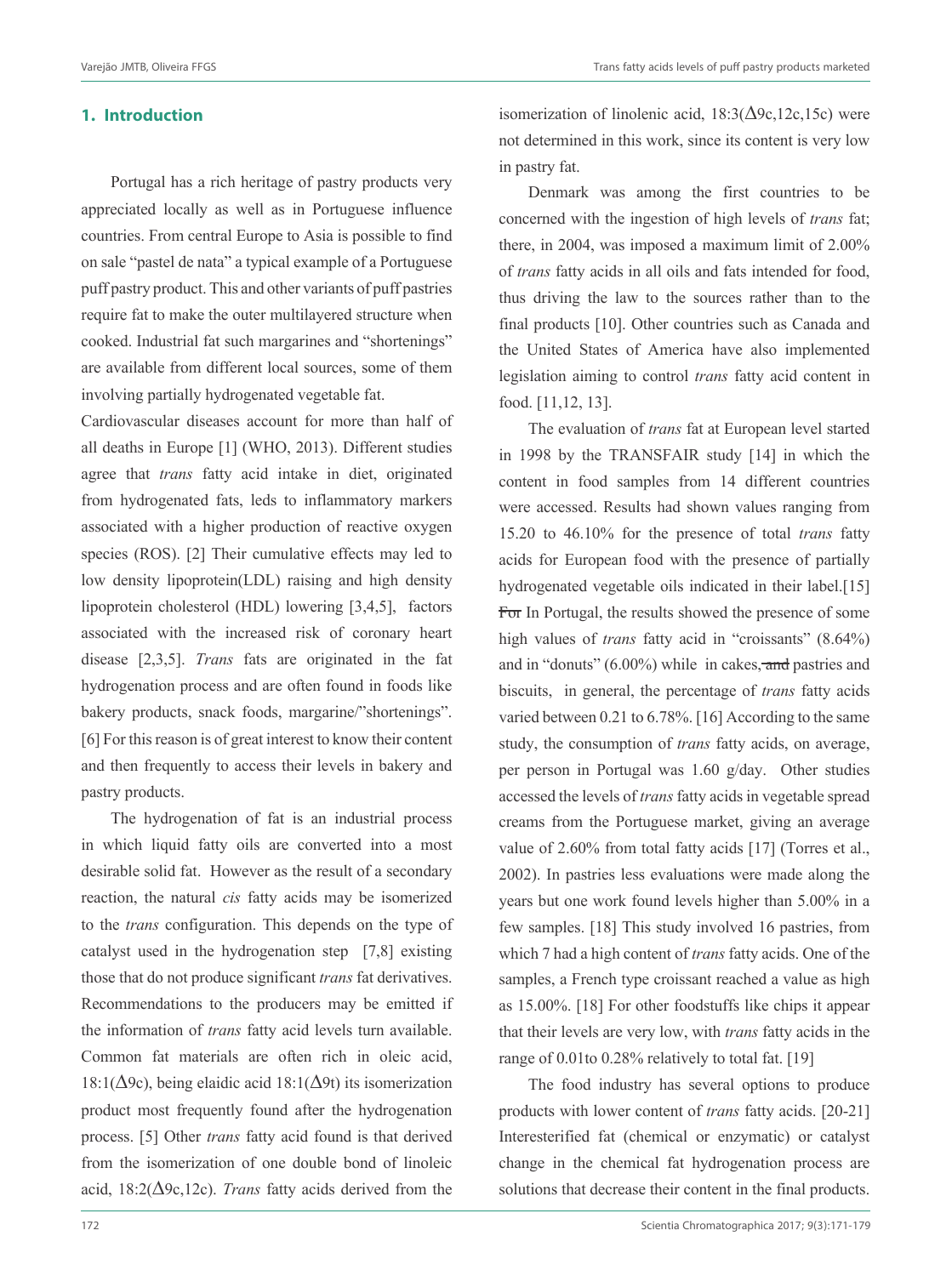These technologies are available to the food industry but the lack of information may prevent their implementation. [22] With this goal in mind a population of fifty popular pastries products marketed in the center region of Portugal have been sampled and analyzed by us.

#### **2. Materials and methods**

#### 2.1.Sampling

The samples were collected between the months of February to July 2014 in several locations of Coimbra, Aveiro and Viseu districts (Portugal), in different types of commercial establishments, grouped in supermarket and hypermarkets (assigned with an *s* in Table 1) including traditional pastry shops and café's (assigned with an *t* in Table 1). Both samples of the whole pastry products or components namely puff pastry were collected. The products selection took in account their level of appreciation in Portuguese diet. The samples included different pastries like cream cake ("Pastel de Nata" in Portuguese), custard tart, pies, croissants and cookies, reaching a total of fifty different samples.

#### 2.2. Sample preparation

The samples containing high percentage of moisture were previously dried in a vacuum oven at a pressure of  $10^{-4}$  atm. at 40 °C for 4 hours. Dried samples were weighed (approximately 1.0g) and placed in a 15mL glass tube and rod crushed in heptane (6mL). To each solution 400μL of fresh 0.2M sodium methoxide was added. The solution was vigorously stirred in vortex for 1-2 minutes. The formation of fatty acids methyl esters (FAME) from triglycerides takes place at room temperature by simple strong agitation. After decanting sample supernatants were injected in the gas chromatography system.

2.3. Gas chromatography and combined fatty acids profiles

determined using a gas chromatograph Agilent 6890 series, equipped with a split/splitless injector and a flame ionization detector. The capillary column was a Tracer CN100 (Spain, 60m x 0.25 mm; stationary phase thickness of 0.2  $\mu$ m). Injection mode was splitless (t=45s) with helium as carrier gas (Injector head pressure=150KPa). Injector and detector temperatures were 270°C. The column heating program was: initial temperature of 90°C for 7 minutes followed by a heating ramp at 5°C/ min. to 220°C, then isotherm for 17 minutes, giving a run total time of 50 min. FAME solutions were injected (0.5µL) using a Hamilton #7102 2µL micro syringe. Chromatographic data was acquired through a Hercule Lite digital analogic interface connected to a PC running the Jasco-Borwin software version 5.1. The identification of FAMEs was made by comparison of each fatty acid relative retention time (RRT, oleic acid as reference) to those obtained with authentic standards (Supelco FAME ™ C14-C22 MIX reference 18917-1AMP and Sigma L8404 linoleic acid mix). Results are expressed as a relative percentage of total fatty acids (Table 1).

Fatty acid methyl esters (FAME) profiles were

## **3. Results**

3.1. Fatty acid composition of the pastry products lipid

Combined fatty acid composition profiles from pastry lipid population are shown in Table 1. Profile result analysis of the fatty acids suggest that they can be grouped in two classes – those rich in palmitic acid alluding palm oil as main fat origin and the group of oleic acid rich fat profile which provenience may come from sources such as olive, soy or rapeseed oils. A few samples contained higher level of linoleic relatively to oleic acid suggesting sources such as soybean or corn oils. [24]

#### **4. Discussion**

As expected the predominant *trans* fatty acid determined was elaidic acidC18:1 $\Delta^{9t}$ , with an average content of  $1.67 \pm 0.67\%$ , followed by the derivatives of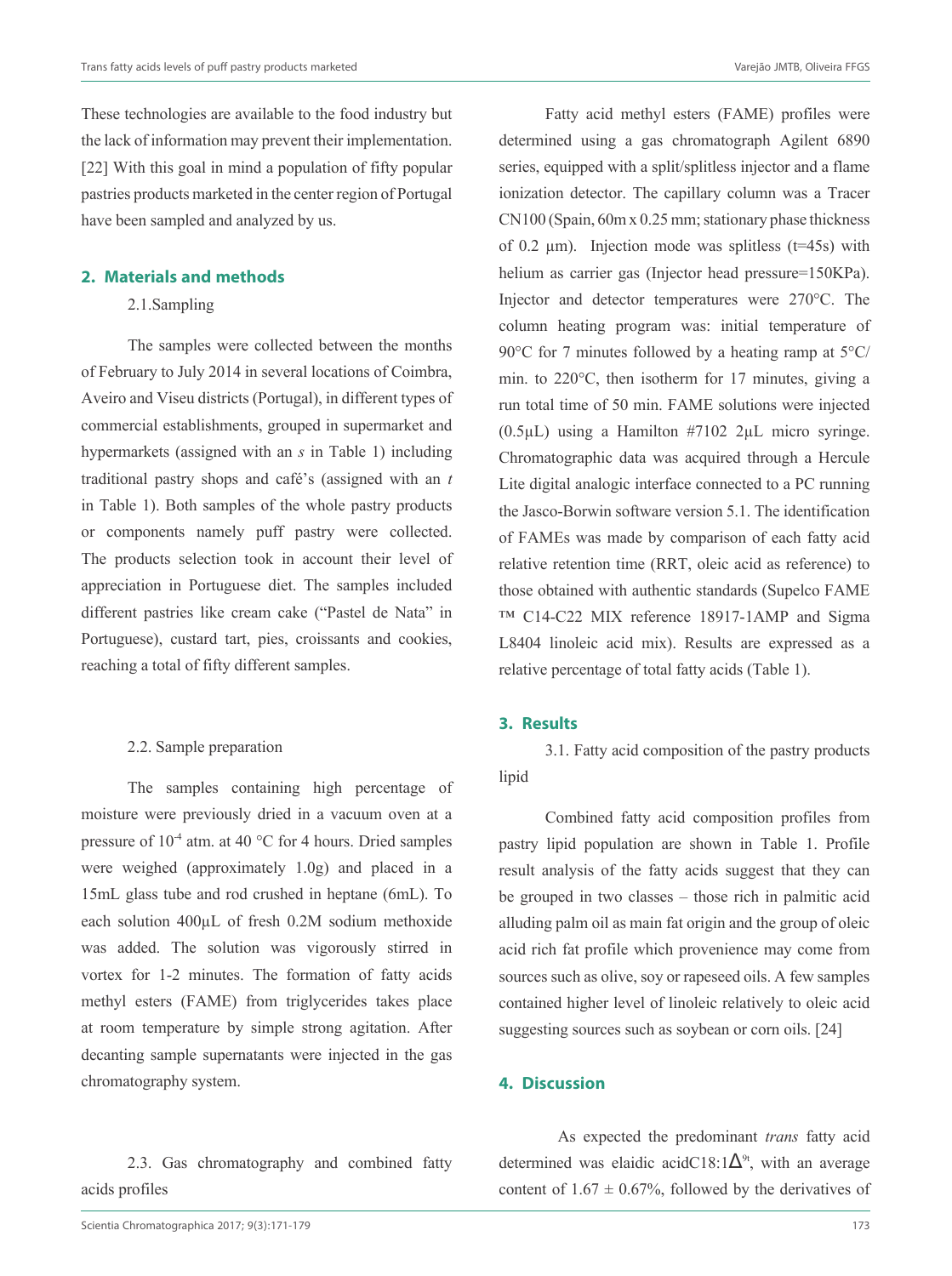### **Table 1.** Fatty acid composition profiles<sup>1</sup> of the pastry sample lipid.

|                | Saturated fatty acids (%)               |                    |                     | Monounsaturated fatty acids (%) |                 |                 | Polyunsaturated fatty acids (%) |                 |                   |                           |                          |                           |                 |                                  |                  |
|----------------|-----------------------------------------|--------------------|---------------------|---------------------------------|-----------------|-----------------|---------------------------------|-----------------|-------------------|---------------------------|--------------------------|---------------------------|-----------------|----------------------------------|------------------|
| Fatty<br>acid  |                                         | C14                | C16                 | C18                             | C20             | C16:1           | C9-C18:1                        | T9-C18:1        | C9,12-C18:2       | $C18:2 \triangle 9t, 12t$ | $C18:2 \Delta$<br>9c,12t | $C18:2 \Delta$<br>9t, 12c | C18:3           | other                            | Trans<br>(total) |
| Sample<br>n.°  | Cake type                               |                    |                     |                                 |                 |                 |                                 |                 |                   |                           |                          |                           |                 |                                  |                  |
| $\mathbf{1}$   | Bean<br>cake, t*                        | $2,78 \pm$<br>1,28 | $37,47 \pm$<br>3,61 | $3,94 \pm 0,35$                 | $0,24 \pm 0,08$ | $0,06 \pm 0,04$ | $28,94 \pm 2,72$                | $0,11 \pm 0,04$ | $14,3 \pm 1,18$   | n.d.                      | $0,22 \pm 0,09$          | $0,18 \pm 0,07$           | $0,74 \pm 0,06$ | $11,00 \pm 3,66$                 | $0,49 \pm 0,09$  |
| $\sqrt{2}$     | Bean<br>cake, t                         | $1,78 \pm$<br>1,11 | $35,19 \pm$<br>3,44 | $6,21 \pm 0,61$                 | n.d.            | $0,46 \pm 0,03$ | $29,07 \pm 1,58$                | $0,36 \pm 0,18$ | $16,14 \pm 0,83$  | n.d.                      | n.d.                     | n.d.                      | $0,70 \pm 0,43$ | $9,99 \pm 5,72$                  | $0,70 \pm 0,26$  |
| $\,$ 3         | Pizza<br>Dough, s                       | n.d.               | $34,98 \pm$<br>0,83 | $12,4 \pm 5,51$                 | $0,40 \pm 0,03$ | n.d.            | $35,19 \pm 7,99$                | $0,93 \pm 0,66$ | $13,04 \pm 3,44$  | n.d.                      | n.d.                     | n.d.                      | $0,87 \pm 0,21$ | $2,63 \pm 1,21$                  | $0,62 \pm 0,77$  |
| $\sqrt{4}$     | Orange<br>Cupcake, s                    | n.d.               | $29,53 \pm$<br>1,26 | $8,12 \pm 1,37$                 | n.d.            | $0,11 \pm 0,09$ | $27,53 \pm 15,45$               | $1,24 \pm 1,47$ | $23,14 \pm 11,63$ | n.d.                      | n.d.                     | n.d.                      | $1,07 \pm 0,58$ | $9,19 \pm 2,39$                  | $1,20 \pm 1,42$  |
| 5              | Croissant<br>Brioche, t                 | $1,48 \pm$<br>0,18 | 53,13 $\pm$<br>1,55 | $3,49 \pm 0,63$                 | $0,35 \pm 0,21$ | $0,04 \pm 0,00$ | $25,32 \pm 0,66$                | $1,17 \pm 0,26$ | $12,18 \pm 0,52$  | n.d.                      | $0,14 \pm 0,02$          | $0,11 \pm 0,02$           | $0,25 \pm 0,07$ | $2,30 \pm 0,79$                  | $1,42 \pm 0,25$  |
| $\,$ 6 $\,$    | Apple/<br>coconut<br>pie, t             | $2,79 \pm$<br>0,93 | $46,43 \pm$<br>7,51 | $3,37 \pm 0,61$                 | $0,06 \pm 0,07$ | $0,04 \pm 0,01$ | $23,36 \pm 7,18$                | $0,21 \pm 0,26$ | $16,17 \pm 4,52$  | $0,01 \pm 0,00$           | $0,33 \pm 0,11$          | $0,25 \pm 0,03$           | $0,21 \pm 0,02$ | $6,75 \pm 3,24$                  | $0,79 \pm 0,38$  |
| $\overline{7}$ | Cake, s                                 | $1,23 \pm$<br>0,21 | $47,72 \pm$<br>4,02 | $3,52 \pm 0,74$                 | $0,41 \pm 0,06$ | $0,06 \pm 0,01$ | $30,37 \pm 2,39$                | $0,28 \pm 0,16$ | $12,59 \pm 0,71$  | n.d.                      | $0,13 \pm 0,01$          | $0,13 \pm 0,02$           | $0,58 \pm 0,02$ | $2,92 \pm 0,63$                  | $0,53 \pm 0,17$  |
| 8              | Chicken<br>Pie, $s^*$                   | $1,05 \pm$<br>0,57 | 37,99 ±<br>4,54     | $8,90 \pm 1,05$                 | $0,36 \pm 0,16$ | n.d.            | $26,65 \pm 1,82$                | $2,20 \pm 0,65$ | $15,64 \pm 0,62$  | n.d.                      | $0,19 \pm 0,12$          | $0,20 \pm 0,10$           | $0,66 \pm 0,19$ | $6,16 \pm 1,85$                  | $2,59 \pm 0,75$  |
| 9              | Cream<br>Cake<br>(Nata), t <sup>*</sup> | $1,16 \pm$<br>0,57 | $42,87 \pm$<br>0,52 | $4,55 \pm 0,52$                 | $0,45 \pm 0,25$ | $0,05 \pm 0,01$ | $32,26 \pm 1,39$                | $2,75 \pm 0,38$ | $11,6 \pm 0,48$   | $0,05 \pm 0,02$           | $0,21 \pm 0,00$          | $0,18 \pm 0,01$           | $0,6 \pm 0,08$  | $3,21 \pm 0,42$                  | $3,19 \pm 0,40$  |
| $10$           | Chocolate<br>cookie, s                  | $0,28 \pm$<br>0,24 | $9,92 \pm 2,26$     | $3,25 \pm 0,38$                 | $0,49 \pm 0,38$ | $0,04 \pm 0,03$ | $67.4 \pm 1.77$                 | $0,44 \pm 0,32$ | $12,78 \pm 0,65$  | n.d.                      | $0,07 \pm 0,01$          | $0,1 \pm 0,09$            | $0.57 \pm 0.12$ | $4,58 \pm 3,25$                  | $0,57 \pm 0,40$  |
| 11             | Chocolate<br>cookie, s                  | $0,75 \pm$<br>0,24 | $30,17 \pm 3,1$     | $4,85 \pm 0,57$                 | $0,52 \pm 0,33$ | $0,04 \pm 0,02$ | $47,05 \pm 2,46$                | $0,33 \pm 0,34$ | $12,49 \pm 0,53$  | n.d.                      | $0,13 \pm 0,08$          | $0,14 \pm 0,12$           | $0,54 \pm 0,05$ | $2,95 \pm 0,36$                  | $0,60 \pm 0,56$  |
| 12             | Cream<br>Cake<br>(Nata), t <sup>*</sup> | $0,84 \pm$<br>0,70 | $29,03 \pm$<br>5,35 | $12,64 \pm$<br>3,02             | $0,48 \pm 0,35$ | $0,03 \pm 0,02$ | $24,19 \pm 2,24$                | $2,18 \pm 0,34$ | $26,57 \pm 0,81$  | n.d.                      | $0,12 \pm 0,00$          | $0,13 \pm 0,05$           | $0,51 \pm 0,16$ | $3,24 \pm 0,56$                  | $2,43 \pm 0,28$  |
| 13             | Stuffed<br>Palmier, s <sup>*</sup>      | $0,8 \pm 0,49$     | $34,6 \pm 4,28$     | $13,28 \pm$<br>3,26             | $0,44 \pm 0,35$ | n.d.            | $27,31 \pm 1,20$                | $0,64 \pm 0,44$ | $17,77 \pm 0,84$  | n.d.                      | $0,11 \pm 0,02$          | $0,2 \pm 0,23$            | $1,95 \pm 0,34$ | $2,91 \pm 1,24$                  | $0,95 \pm 0,69$  |
| 14             | Fried<br>cake, s                        | $1,07 \pm$<br>0,46 | $31,73 \pm$<br>4,70 | $17,36 \pm$<br>6,23             | $0,31 \pm 0,21$ | $0,17 \pm 0,06$ | $19,33 \pm 7,07$                | $2,65 \pm 1,32$ | $20,51 \pm 2,44$  | n.d.                      | n.d.                     | $0,67 \pm 0,89$           | $1,30 \pm 0,15$ | $6,26 \pm 0,33$                  | $2,15 \pm 2,79$  |
| 15             | strawberry<br>cake, t                   | $0,73 \pm$<br>0,22 | $25,37 \pm$<br>6,91 | $7,92 \pm 2,88$                 | n.d.            | $0,67 \pm 0,50$ | $29,62 \pm 5,23$                | $3,95 \pm 0,74$ | $21,03 \pm 4,60$  | n.d.                      | $0,22 \pm 0,17$          | $0,47 \pm 0,14$           | $0,93 \pm 0,31$ | $9,12 \pm 1,82$                  | $4,18 \pm 0,62$  |
| 16             | Rice cake, t                            | $0,46 \pm$<br>0,13 | $19,92 \pm$<br>2,67 | $9,08 \pm 0,34$                 | $0,34 \pm 0,13$ | $0,12 \pm 0,02$ | $24,47 \pm 0,6$                 | $0,16 \pm 0,06$ | $37,09 \pm 0,36$  | n.d.                      | $0,16 \pm 0,08$          | $0,17 \pm 0,18$           | $0,36 \pm 0,03$ | $7,56 \pm 2,25$                  | $0,49 \pm 0,32$  |
| 17             | Marga-<br>rine (in<br>bread), s         | $1,46 \pm$<br>0,30 | $19,47 \pm$<br>1,08 | $7,70 \pm 0,71$                 | $0,63 \pm 0,09$ | n.d.            | $31,07 \pm 1,48$                | $0,66 \pm 0,44$ | $28,81 \pm 2,01$  | n.d.                      | $0,2 \pm 0,04$           | $0,14 \pm 0,06$           | $1,48 \pm 0,09$ | $8,48 \pm 2,34$                  | $0,89 \pm 0,47$  |
| 18             | Vanilla<br>wafer, s                     | $6,95 \pm$<br>1,59 | $34,61 \pm$<br>1,44 | $6,29 \pm 2,24$                 | $0,50 \pm 0,19$ | $0,03 \pm 0,01$ | $24,99 \pm 3,55$                | $0,91 \pm 0,21$ | $5,98 \pm 0,61$   | n.d.                      | $0,08 \pm 0,05$          | $0,08 \pm 0,03$           | $0,14 \pm 0,01$ | $19,43 \pm 3,70$                 | $1,06 \pm 0,23$  |
| 19             | Cake, s                                 | $0,54 \pm$<br>0,14 | $27,01 \pm$<br>1,05 | $10,04 \pm$<br>0,17             | $0,44 \pm 0,09$ | $0,11 \pm 0,03$ | $26,77 \pm 1,59$                | $0,50 \pm 0,13$ | $21,22 \pm 0,80$  | n.d.                      | n.d.                     | n.d.                      | $1,46 \pm 0,12$ | $11,80 \pm 0,67$                 | $0,50 \pm 0,16$  |
| 20             | Chocolate<br>cake, s                    | $1,86 \pm$<br>0,66 | $38,22 \pm$<br>2,70 | $18,45 \pm$<br>2,17             | $1,19 \pm 0,32$ | $0,04 \pm 0,01$ | $31,13 \pm 1,48$                | $0,25 \pm 0,24$ | $4,70 \pm 0,15$   | $0,01 \pm 0,00$           | $0,06 \pm 0,01$          | $0,07 \pm 0,04$           | $0.22 \pm 0.05$ | $3.79 \pm 0.76$                  | $0,38 \pm 0,27$  |
| 21             | Rice cake, t                            | $0,17 \pm$<br>0,09 | $18,68 \pm$<br>1,25 | $9,77 \pm 0,36$                 | $0,43 \pm 0,36$ | $0,11 \pm 0,06$ | $24,38 \pm 1,03$                | $0,72 \pm 0,76$ | $32,43 \pm 7,10$  | n.d.                      | $0,07 \pm 0,03$          | $0,05 \pm 0,01$           | $2,79 \pm 0,51$ | $10,20 \pm 6,36$                 | $0,73 \pm 0,68$  |
| 22             | Cookie, s                               | $1,19 \pm$<br>0,17 | $28,52 \pm$<br>2,95 | $4,47 \pm 0,39$                 | $0,40 \pm 0,08$ | $0,03 \pm 0,00$ | $33,47 \pm 2,03$                | $0,10 \pm 0,02$ | $25,68 \pm 1,07$  | n.d.                      | $0,21 \pm 0,00$          | $0,16 \pm 0,04$           | $2,40 \pm 0,11$ | $3,34 \pm 0,66$ 0,47 $\pm$ 0,05  |                  |
| 23             | Chocolate<br>cake, s <sup>*</sup>       | $8,56 \pm$<br>1,27 | $28,48 \pm$<br>1,33 | $12,44 \pm$<br>1,08             | $0.21 \pm 0.04$ | $0,17 \pm 0,02$ | $24,47 \pm 1,38$                | $1,88 \pm 0,14$ | $5,82 \pm 0,29$   | $0,24 \pm 0,03$           | $0,40 \pm 0,05$          | $0,21 \pm 0,03$           | $0,95 \pm 0,07$ | $16,01 \pm 0,43$ 2,72 $\pm 0,17$ |                  |
| 24             | Cream<br>Cake<br>(Nata), t              | $0,56 \pm$<br>0,14 | $32,71 \pm$<br>3,50 | $5,62 \pm 0,75$                 | $0.53 \pm 0.13$ | $0,02 \pm 0,00$ | $41,79 \pm 2,67$                | $0,46 \pm 0,13$ | $12,99 \pm 0,87$  | n.d.                      | $0,12 \pm 0,01$          | $0,12 \pm 0,03$           | $2,73 \pm 0,08$ | $2,31 \pm 0,37$ 0,70 $\pm$ 0,15  |                  |
| 25             | Sponge<br>cake, s                       | $0,12 \pm$<br>0,01 | $22,27 \pm$<br>1,61 | $15,54 \pm$<br>0,51             | $0,04 \pm 0,01$ | $0,27 \pm 0,02$ | $27{,}73\pm0{,}54$              | $0,19 \pm 0,03$ | $18,85 \pm 0,33$  | n.d.                      | $0,07 \pm 0,01$          | $0,03 \pm 0,00$           | $0,44 \pm 0,01$ | $14,19 \pm 1,71$ 0,39 $\pm$ 0,04 |                  |
| 26             | Puff pastry<br>(Tentu-<br>gal), t       | $0,74 \pm$<br>0,01 | $26,46 \pm$<br>0,74 | $12,05 \pm$<br>0,23             | $0,22 \pm 0,05$ | $0,23 \pm 0,01$ | $30,39 \pm 0,21$                | $0,36 \pm 0,07$ | $16,75 \pm 0,24$  | n.d.                      | $0,16 \pm 0,06$          | $0,12 \pm 0,04$           | $0,73 \pm 0,01$ | $11,55 \pm 1,02$ 0,64 $\pm$ 0,17 |                  |
| 27             | Chicken<br>pie, s <sup>*</sup>          | $1,43 \pm$<br>0,74 | $40,72 \pm$<br>5,48 | $5,99 \pm 1,34$                 | $0,26 \pm 0,08$ | $0,04 \pm 0,00$ | $32,40 \pm 2,93$                | $2,56 \pm 0,69$ | $13,45 \pm 1,08$  | n.d.                      | $0,19 \pm 0,04$          | $0,24 \pm 0,1$            | $0,62 \pm 0,23$ | $2,07 \pm 0,25$                  | $2,99 \pm 0,83$  |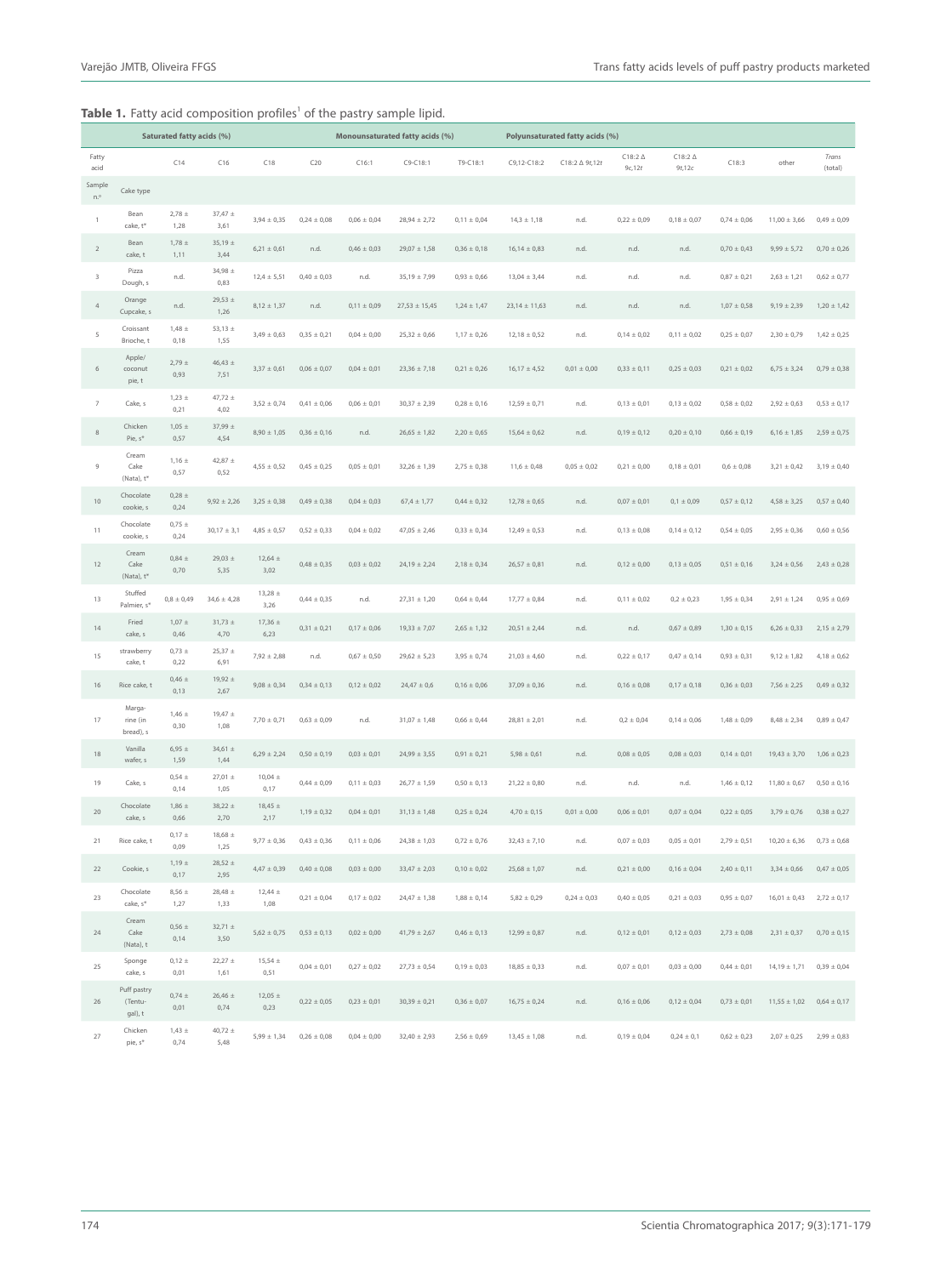### **Table 1.** Fatty acid composition profiles<sup>1</sup> of the pastry sample lipid (continuation).

|               | Saturated fatty acids (%)                |                    |                     |                                 | Monounsaturated fatty acids (%) |                 |                   |                 | Polyunsaturated fatty acids (%) |                 |                 |                           |                 |                      |                     |
|---------------|------------------------------------------|--------------------|---------------------|---------------------------------|---------------------------------|-----------------|-------------------|-----------------|---------------------------------|-----------------|-----------------|---------------------------|-----------------|----------------------|---------------------|
| Fatty<br>acid |                                          | C14                | C16                 | C18                             | C20                             | C16:1           | C18:1             | C18:1t          | C18:2                           | C18:2 ∆ 9t,12t  | C18:2 ∆ 9c,12t  | $C18:2 \Delta$<br>9t, 12c | C18:3           | other                | Trans<br>(total)    |
| Sample<br>n.° |                                          |                    |                     |                                 |                                 |                 |                   |                 |                                 |                 |                 |                           |                 |                      |                     |
| 28            | Stuffed<br>Palmier, t*                   | $1,16 \pm$<br>0,83 | $33,04 \pm$<br>5,07 | $10,8 \pm 1,02$                 | $0,30 \pm 0,13$                 | $0,02 \pm 0,00$ | $22,55 \pm 2,89$  | $1,75 \pm 0,16$ | $26,94 \pm 3,44$                | n.d.            | $0,09 \pm 0,00$ | $0,08 \pm 0,02$           | $0,27 \pm 0,05$ | $3,00 \pm 1,71$      | $1.90 \pm 0.16$     |
| 29            | Chicken<br>pie, t*                       | $1,28 \pm$<br>0,54 | $39,17 \pm$<br>5,03 | $9,92 \pm 1,97$                 | $0,30 \pm 0,12$                 | $0,02 \pm 0,00$ | $27,54 \pm 2,60$  | $4,09 \pm 0,37$ | $14,03 \pm 0,74$                | $0,04 \pm 0,02$ | $0,15 \pm 0,05$ | $0,18 \pm 0,02$           | $0,89 \pm 0,09$ | $2,37 \pm 0,22$      | $4,46 \pm 0,41$     |
| 30            | Cream<br>Cake<br>(Nata), s <sup>x</sup>  | $1,36 \pm$<br>1,13 | $20,98 \pm$<br>1,25 | $14 \pm 4.33$                   | $0,47 \pm 0,27$                 | $0,06 \pm 0,02$ | $23,49 \pm 3,49$  | $6,73 \pm 2,61$ | $22,07 \pm 4,52$                | n.d.            | n.d.            | n.d.                      | $2,03 \pm 0,25$ | $8,75 \pm 5,57$      | $6,73 \pm 2,62$     |
| 31            | Bean<br>cake, t <sup>*</sup>             | $3,01 \pm$<br>1,65 | $23,81 \pm$<br>1,72 | $10,64 \pm$<br>1,96             | $0,46 \pm 0,28$                 | $0,06 \pm 0,02$ | $27,17 \pm 5,01$  | $9,74 \pm 2,47$ | $6,36 \pm 1,29$                 | $0,09 \pm 0,03$ | $0,10 \pm 0,05$ | $0,52 \pm 0,82$           | $1,52 \pm 0,39$ | $16.46 \pm 8.68$     | $10,44 \pm$<br>3,25 |
| 32            | Puff pastry/Tentugall.t*                 | $3,98 \pm$<br>1,85 | $38,32 \pm$<br>3,70 | $4,08 \pm 1,66$                 | $0,22 \pm 0,12$                 | $0,06 \pm 0,01$ | $27,32 \pm 10,13$ | $0,25 \pm 0,14$ | $8,84 \pm 2,91$                 | $0,02 \pm 0,00$ | $0,12 \pm 0,04$ | $0,10 \pm 0,03$           | $1,08 \pm 0,38$ | $15,55 \pm$<br>13,18 | $0,48 \pm 0,17$     |
| 33            | Cream<br>Cake (<br>Nata), t <sup>*</sup> | $1,15 \pm$<br>0,61 | $30,79 \pm$<br>3,79 | $12,01 \pm$<br>3,01             | $0,24 \pm 0,11$                 | n.d.            | $20,84 \pm 2,20$  | $2,78 \pm 1,42$ | $27,6 \pm 2,3$                  | n.d.            | $0,15 \pm 0,01$ | $0,43 \pm 0,55$           | $1,09 \pm 0,12$ | $2,92 \pm 1,02$      | $3,36 \pm 1,97$     |
| 34            | Vegetable<br>cream, s                    | $0,91 \pm$<br>0,37 | $25,87 \pm$<br>2,22 | $7,18 \pm 4,19$                 | $0,14 \pm 0,03$                 | $0,03 \pm 0,00$ | $27,14 \pm 0,89$  | $0,18 \pm 0,06$ | $28,05 \pm 3,49$                | n.d.            | $0,2 \pm 0,02$  | $0,17 \pm 0,02$           | $6,01 \pm 0,07$ | $4,12 \pm 1,73$      | $0,53 \pm 0,01$     |
| 35            | Chicken<br>pie, s <sup>*</sup>           | $1,31 \pm$<br>0,61 | $40,18 \pm$<br>5,55 | $6,03 \pm 1,33$                 | $0,24 \pm 0,18$                 | $0,04 \pm 0,01$ | $34,48 \pm 3,65$  | $2,34 \pm 0,24$ | $12,59 \pm 0,87$                | n.d.            | $0,15 \pm 0,03$ | $0,13 \pm 0,02$           | $0,53 \pm 0,12$ | $1,96 \pm 0,28$      | $2,61 \pm 0,26$     |
| 36            | Cereal<br>bar, s                         | $0,41 \pm$<br>0,26 | $20,79 \pm$<br>5,64 | $8,04 \pm 0,83$                 | $0,63 \pm 0,30$                 | $0,05 \pm 0,02$ | $56,97 \pm 3,36$  | $0,03 \pm 0,01$ | $8,34 \pm 0,54$                 | n.d.            | $0,01 \pm 0,00$ | $0,00 \pm 0,00$           | $1,6 \pm 0,58$  | $3,07 \pm 0,67$      | $0,04 \pm 0,03$     |
| 37            | Cream<br>Cake<br>(Nata), t               | $1,50 \pm$<br>0,82 | $43,69 \pm$<br>5,90 | $6,29 \pm 1,23$                 | $0,31 \pm 0,16$                 | n.d.            | $31,73 \pm 3,85$  | $0,93 \pm 0,14$ | $12,02 \pm 1,1$                 | n.d.            | $0,23 \pm 0,04$ | $0,2 \pm 0,03$            | $0,59 \pm 0,12$ | $2,50 \pm 0,08$      | $1,36 \pm 0,2$      |
| 38            | puff pastry<br>cake, s                   | $1,32 \pm$<br>0,81 | 39,95 ±<br>5,66     | $6,48 \pm 1,22$                 | $0,21 \pm 0,07$                 | n.d.            | $32,14 \pm 3,79$  | $0,15 \pm 0,05$ | $16,46 \pm 1,4$                 | n.d.            | $0,11 \pm 0,02$ | $0,09 \pm 0,02$           | $0,52 \pm 0,06$ | $2,57 \pm 0,20$      | $0,35 \pm 0,09$     |
| 39            | Veg. fat (in<br>bread), s                | $1,08 \pm$<br>0,64 | $24,35 \pm$<br>2,05 | $8,36 \pm 3,84$                 | $0,22 \pm 0,06$                 | n.d.            | $29,96 \pm 1,19$  | $0,3 \pm 0,13$  | $32,73 \pm 0,22$                | n.d.            | $0,32 \pm 0,03$ | $0,29 \pm 0,03$           | $0,37 \pm 0,1$  | $2,03 \pm 0,4$       | $0,91 \pm 0,09$     |
| 40            | Marga-<br>rine (in<br>bread), s          | $1,84 \pm$<br>0,96 | $46,83 \pm$<br>8,25 | 7 ± 2,86                        | $0,28 \pm 0,15$                 | $0,04 \pm 0,00$ | $31,24 \pm 5,56$  | $0,15 \pm 0,03$ | $9,58 \pm 1,86$                 | n.d.            | $0,14 \pm 0,01$ | $0,13 \pm 0,01$           | $0,34 \pm 0,15$ | $2,45 \pm 1,36$      | $0,44 \pm 0,03$     |
| 41            | Birthday<br>Cake, s                      | $1,2 \pm 0,46$     | $31,06 \pm$<br>3,55 | $6,27 \pm 0,68$                 | $0,12 \pm 0,04$                 | $0,07 \pm 0,01$ | $29,12 \pm 2,41$  | $0,09 \pm 0,03$ | $28,16 \pm 2,04$                | n.d.            | $0,27 \pm 0,04$ | $0,23 \pm 0,02$           | $0,25 \pm 0,02$ | $3,12 \pm 1,20$      | $0,53 \pm 0,02$     |
| 42            | Chicken<br>pie, s <sup>*</sup>           | $1,98 \pm$<br>0,79 | 54,11 $\pm$<br>4,57 | $3,97 \pm 0,63$                 | $0,16 \pm 0,02$                 | $0,06 \pm 0,02$ | $28,47 \pm 4,51$  | $1,51 \pm 0,06$ | $7,31 \pm 0,92$                 | $0,02 \pm 0,00$ | $0,11 \pm 0,02$ | $0,09 \pm 0,01$           | $0,33 \pm 0,04$ | $1,83 \pm 0,83$      | $1,72 \pm 0,05$     |
| 43            | Cake (Bo-<br>leima), t                   | $1,45 \pm$<br>1,12 | $21,80\pm$<br>6,12  | $7,67 \pm 1,25$                 | n.d.                            | $0,31 \pm 0,14$ | $32,04 \pm 0,57$  | $0,2 \pm 0,02$  | $30,68 \pm 6,08$                | n.d.            | n.d.            | n.d.                      | $1,25 \pm 0,5$  | $4,29 \pm 0,98$      | $0,20 \pm 0,13$     |
| 44            | Ançã<br>cake, t                          | n.d.               | $29,54 \pm 1,7$     | $6,7 \pm 0,26$                  | n.d.                            | n.d.            | $16,61 \pm 0,18$  | n.d.            | $39,96 \pm 1,5$                 | n.d.            | n.d.            | n.d.                      | $2,5 \pm 0,52$  | $4,69 \pm 0,25$      | ×                   |
| 45            | Chocolate<br>Crois-<br>sant. t*          | $3,12 \pm$<br>0,17 | 39,67 $\pm$<br>1,38 | $7,45 \pm 0,25$                 | $0,28 \pm 0,04$                 | $0,09 \pm 0,02$ | $29,27 \pm 0,71$  | $6,19 \pm 0,15$ | $6,85 \pm 0,16$                 | $0,06 \pm 0,01$ | $0,12 \pm 0,02$ | $0,09 \pm 0,01$           | $1,63 \pm 0,06$ | $5,08 \pm 0,34$      | $6,46 \pm 0,16$     |
| 46            | Cream<br>Cake<br>(Nata), t <sup>*</sup>  | $1,18 \pm$<br>0,61 | $29,58 \pm$<br>5,28 | $9,98 \pm 1,84$                 | $0,32 \pm 0,16$                 | n.d.            | $26,17 \pm 1,96$  | $3,46 \pm 0,30$ | $25,77 \pm 1,52$                | $0,02 \pm 0,01$ | $0,22 \pm 0,02$ | $0,2 \pm 0,04$            | $0,38 \pm 0,07$ | $2,74 \pm 0,54$      | $3,89 \pm 0,35$     |
| 47            | Chocolate<br>Crois-<br>sant, t           | $2,9 \pm 0,22$     | $31,06 \pm$<br>2,08 | $7,62 \pm 1,27$                 | n.d.                            | n.d.            | $19,32 \pm 5,76$  | $2,06 \pm 0,29$ | $23,61 \pm 4,88$                | n.d.            | n.d.            | n.d.                      | $0,96 \pm 0,41$ | $12,48 \pm 3,48$     | $2,06 \pm 0,29$     |
| 48            | Bean<br>cake, t*                         | $1,66 \pm$<br>0,13 | $37,42 \pm$<br>3,05 |                                 | $5,93 \pm 0,92$ 0,37 $\pm$ 0,07 | $0,04 \pm 0,01$ | $33,02 \pm 0,83$  | $7,25 \pm 0,71$ | $7,75 \pm 0,24$                 | $0,02 \pm 0,01$ | $0,15 \pm 0,02$ | $0,17 \pm 0,14$           | $2.26 \pm 0.06$ | $3,94 \pm 1,06$      | $7,59 \pm 0,85$     |
| 49            | Stuffed<br>palmier, t*                   | $3,83 \pm$<br>0,44 | $35,36 \pm$<br>4,67 | $3,71 \pm 0,19$                 | $0.2 \pm 0.03$                  | $0.02 \pm 0.00$ | $22,5 \pm 1,21$   | $0.44 \pm 0.49$ | $6,65 \pm 0,31$                 | n.d.            | $0.06 \pm 0.02$ | $0,12 \pm 0,12$           | $0.91 \pm 0.03$ | $26,19 \pm 6,06$     | $0.62 \pm 0.57$     |
| 50            | Meat<br>patty, t*                        | $1,82 \pm$<br>0,43 | 44,83 $\pm$<br>2,97 | $6,09 \pm 0,58$                 | $0,19 \pm 0,04$                 | $0,05 \pm 0,01$ | $30,66 \pm 2,39$  | $3,03 \pm 0,24$ | $10,57 \pm 0,97$                | n.d.            | $0,12 \pm 0,02$ | $0,19 \pm 0,12$           | $0,39 \pm 0,06$ | $2,00 \pm 0,66$      | $3,34 \pm 0,36$     |
|               |                                          |                    |                     |                                 |                                 |                 |                   |                 |                                 |                 |                 |                           |                 |                      |                     |
| Maxi-<br>mum  |                                          | $8,56 \pm$<br>1,27 | 54,11 $\pm$<br>4,57 | $18,45 \pm$<br>2,17             | $1,19 \pm 0,32$                 | $0,67 \pm 0,50$ | $67,4 \pm 1,77$   | $9,74 \pm 2,47$ | $39.96 \pm 1.5$                 | $0,24 \pm 0,03$ | $0,40 \pm 0,05$ | $0,67 \pm 0,89$           | $6,01 \pm 0,07$ | $26,19 \pm 6,06$     | $10,50 \pm$<br>3,25 |
| Mini-<br>mum  |                                          | $0,12 \pm$<br>0,01 |                     | $9.92 \pm 2.26$ $3.25 \pm 0.38$ | $0.04 \pm 0.01$                 | $0.02 \pm 0.00$ | $16,61 \pm 0,18$  | $0.03 \pm 0.01$ | $4.70 \pm 0.15$                 | $0,01 \pm 0,00$ | $0.01 \pm 0.00$ | $0.00 \pm 0.00$           | $0.14 \pm 0.01$ | $1,83 \pm 0,83$      | $0.09 \pm 0.03$     |
| Mean          |                                          | $1,71 \pm$<br>0,44 | $32,91 \pm$<br>2,58 | $8,15 \pm 1,02$                 | $0,35 \pm 0,05$                 | $0,1 \pm 0,04$  | $29,73 \pm 2,38$  | $1,67 \pm 0,58$ | $17,65 \pm 2,48$                | $0,05 \pm 0,02$ | $0,16 \pm 0,02$ | $0,18 \pm 0,04$           | $1,07 \pm 0,28$ | $6,56 \pm 1,48$      | $1.88 \pm 0.59$     |

1. Relative percentage of each fatty acid in relation to total fatty acid. The values were obtained by averaging the three replicates injections made for each sample. Results expressed as confidence interval ( 95%). Group of pastry product acquired in supermarket and hypermarkets assigned with an s; Group of pastry product acquired in traditional pastry shops and café's assigned with an t; Samples of puff pastry component are assigned with an asterisk; n.d.- not detectable.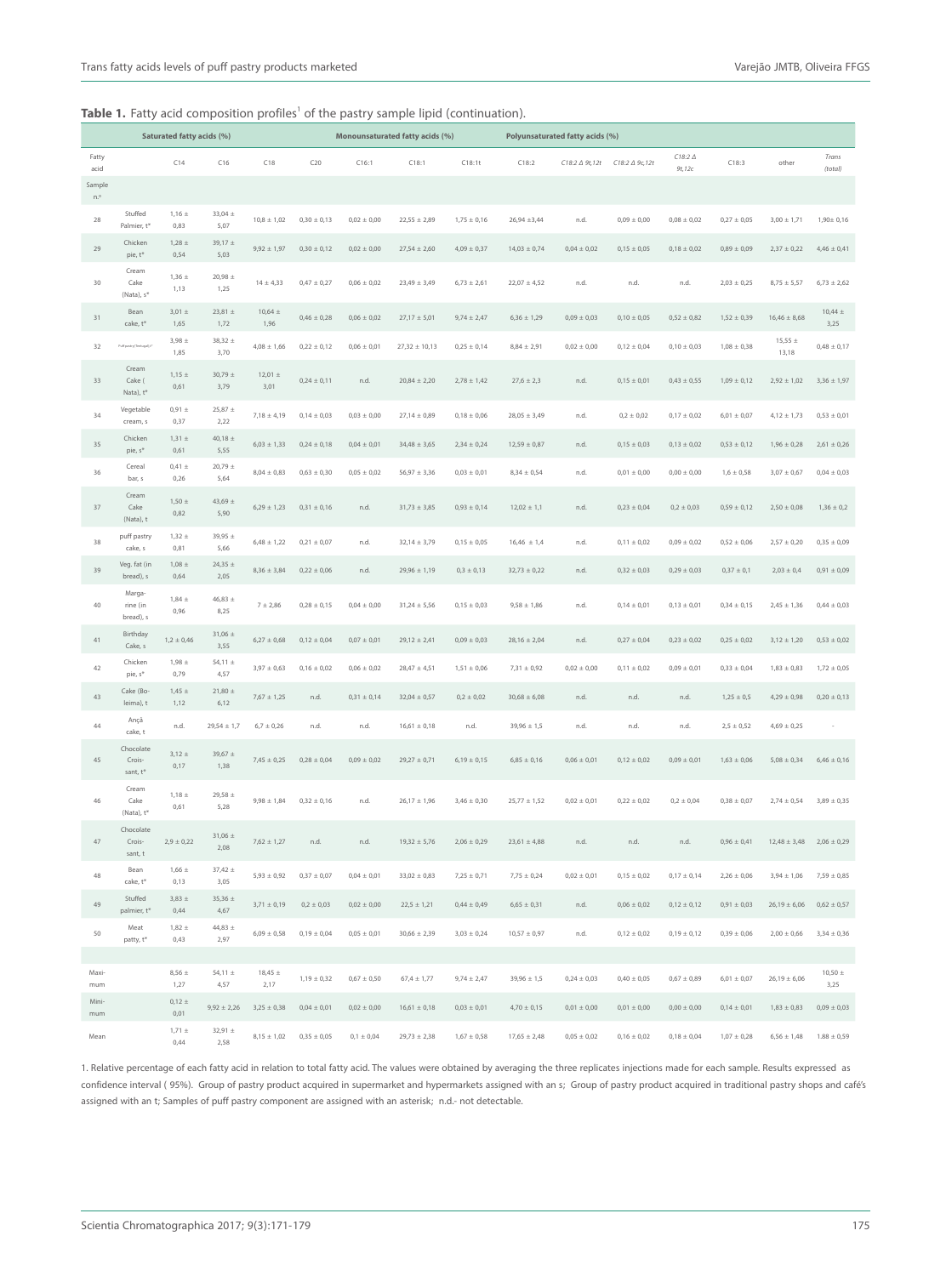linoleic acid with one of the double bonds isomerized, with a content of  $0.16 \pm 0.02\%$  for the isomer C18:2 $\Delta^{9t,12c}$ and 0.18%  $\pm$  0.02% and the isomer C18:2 $\Delta^{9c,12t}$ . The double isomerized derivative C18:2 $\Delta^{9t,12t}$  was found with an average of  $0.05 \pm 0.02\%$ . The distribution of the total *trans* fatty acid levels found in the population is shown in Figure 1.

While *trans* fatty acids were detected in all samples with only one exception (sample 44) for more than half of the population  $(n=27, 54%)$  their level is below 1.00% and this may indicate the absence of use of hydrogenated fat in confectioning. Vegetable fat samples show low levels of *trans* fatty acids. [24] The samples with higher content in the total *trans* fatty acids suggest the use of industrial hydrogenated fat. Denmark stated to be acceptable in foodstuffs the presence of trans fatty acids at levels lower than 2.00%. [10] In the group of 1-2%, the present study results found 6 samples (12%). With higher content, the range of 2-4% there were found 11 samples (22%), for the  $4-6\%$  range 2 samples (4%) and higher than 6% 4 samples (8%). The total population medium value was  $1.88 \pm 0.59\%$ . The sample number 31 (puff of bean pastry) (puff pastry component) showed the highest content of *trans* fatty acids, a value of 10.44 ± 3.25%.



**Figure. 1**. Distribution count for the levels of total trans fatty acids found in puff pastry products marketed in the Central region of Portugal.

For vegetable creams, the percentage of *trans* fatty acids to total fatty acids ranged from 0.44 to 0.89%, a very low value, similar to that found in a 2002 study [17], in which a range of 0.2-0.5% levels was obtained in that time.

Looking at particular cases of the Table 1 the same type of product can show very different levels of *trans* fat. For example samples 1, 31 and 48 (Puff from bean pastry, see Table 1) are the same product but were acquired from different sources and the values detected are significantly different: 0.55%, 10.5% and 7.63% respectively. The same occurs with samples 9, 30, 33 and 46 (Puff from cream cake) which values are respectively 3.24%; 6.79%; 3.36% and 3.89%.

Table 2 presents an analysis of *trans* fat data sorted by the main establishment considered in the sampling program: one group including the traditional pastry house including traditional cafe's (referred as *t* in Table 1 and 2) and the other acquired in supermarket or hypermarket (referred as *s* in Table 1 and 2). Analysis of both pastries puff component or the whole pastry were made. Results showed that the levels of *trans* fat when considering the whole pastry are moderately low but higher in traditional shops (1.56%) relatively to those buy in super/hypermarket (0.65%).

The highest levels of trans fatty acids is found predominantly in products made of puff dough and acquired in pastry shop's, as can be seen in samples 31, 45 and 48, mainly puff pastry cakes or puff component, with respectively values of 10.50%, 6.55% and 7.63% of trans fatty acids. Table 2 results yields a mean value of 3.74% for trans fat in traditional commerce samples and 2.90 % for those coming from super/ hypermarkets. It should be emphasized that the sampling method was specifically directed to the puff pastry, a component which seems to be more susceptible to the presence of hydrogenated fat (samples assigned with an asterisk in Table1).

Comparing these results with previous studies [14], [17-18], there are a clear reduction in the absolute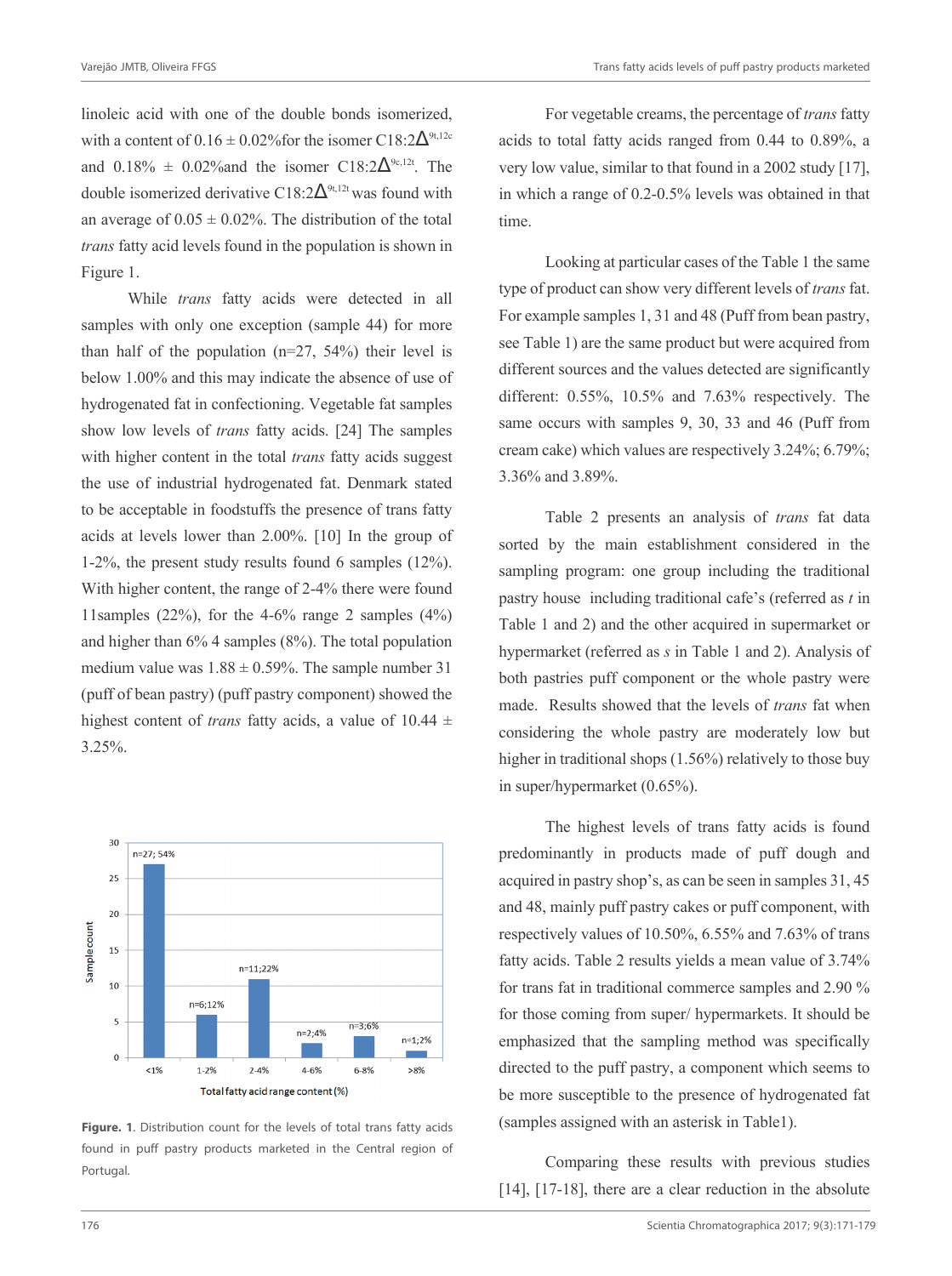|                    | Trans fatty acid content (%) from total fat |                       |                 |                       |  |  |  |  |  |
|--------------------|---------------------------------------------|-----------------------|-----------------|-----------------------|--|--|--|--|--|
| Type of sample     |                                             | Whole pastry          | Puff pastry     |                       |  |  |  |  |  |
| Provenience        | Traditional (t)                             | Super/hypermarket (s) | Traditional (t) | Super/hypermarket (s) |  |  |  |  |  |
| Number of samples  | 13                                          | 9                     | 12              | 16                    |  |  |  |  |  |
| Mean               | 1.56                                        | 0.65                  | 3.74            | 2.90                  |  |  |  |  |  |
| Standard deviation | 2.08                                        | 0.45                  | 2.83            | 1.69                  |  |  |  |  |  |

Table 2. Comparison of trans fat in different pastry products and from different provenience.

values of trans fat found in pastry products as also in the medium value. This tendency follows that observed in other EU countries, where there is, in recent years, a clear reduction in the levels of trans fatty acids, although in some of them, Government or laws, do not impose any obligation to contribute to this reduction. [25]

#### **5. Conclusions**

Evidence exists and also literature reports a correlation between the intake of trans fatty acids and increased incidence of various coronary heart diseases. The relevance of frequent analysis of their content as a source of indicators to the producers is unquestionable. In this work, a population of pastry products – whole or puff - were analyzed and 54% of the samples showed very low trans fatty acid content  $(< 1.00\%)$ . The mean content value of trans fatty acids present was  $1.88\% \pm$ 0.59% relativity to the content total fatty acids. The

results obtained are significantly lower than those found in earlier studies carried out in pastry products in Portugal [14], [17-18]. This seems to indicate a reduction tendency of use of hydrogenated fat or the modification of the techniques used by the specific industry along the time. The values here presented in foodstuffs may be even lower. However this study showed that even better results can be achieved with benefits on public health if pastry high trans fat content could be eradicated or at least, if Government Public Health services impose more severe rules on, in order to guarantee the actually seen progressive reduction.

## **Acknowledgements**

To the staff of the Department of Exact Sciences of Escola Superior Agrária de Coimbra. To CERNAS/ FCT(UID/AMB/00681/2013) for financial support.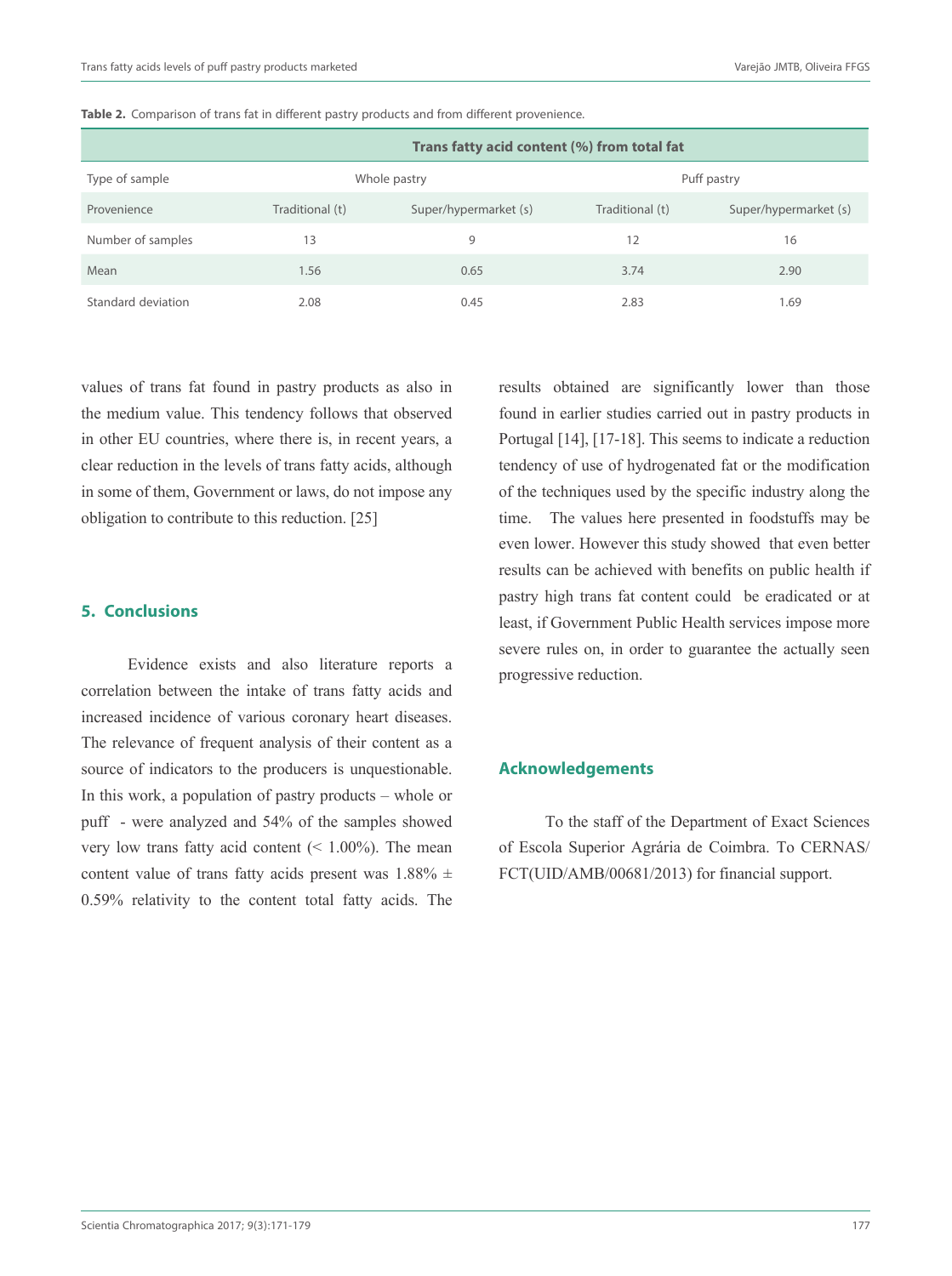## **References**

- [1] WHO (2013) Cardiovascular diseases. euro.who. 2013 [Online at 2013 October 8] http://www.euro. who.int/en/what-we-do/health-topics/noncommunicable-diseases/cardiovascular-diseases/data-andstatistics.
- [2] Willett W, Stampfer M., Manson J., Colditz G., Speizer F., Rosner B., Sampson L., Hennekens C. (1993) Intake of trans fatty acids and risk of coronary heart disease among women. The Lancet 341:581–585.
- [3] Eva K. R., Karem A. S., Martin R. L. S., Colombani P. C. (2009) Trans fatty acid content of selected Swiss foods: The TransSwissPilot study. J. of Food Comp. and Anal. 5, 22, 479-484.
- [4] Mozaffarian D, Aro A. Willett W. (2009) Health effects of trans-fatty acids: experimental and observational evidence. Eur. J. of Clin.Nut. 63:S5–S21.
- [5] Brouwer A, Wanders A e Katan M (2010) Effect of Animal and Industrial Trans Fatty Acids on HDL and LDL Cholesterol Levels in Humans – A Quantitative Review. PLoS ONE. 5:e9434.
- [6] Bendsen N, Christensen R, Bartels E, Astrup A (2011) Consumption of industrial and ruminant trans fatty acids and risk of coronary heart disease: a systematic review and meta-analysis of cohort studies. Eur. J.of Clin.Nut. 65:773-783.
- [7] Elias S and Innis S(2002) Bakery foods are the major dietary source of trans-fatty acids among pregnant women with diets providing 30 percent energy from fat. J.of the Am. Diet. Ass.102: 46–51.
- [8] Allen R and Kiess A(1955) Isomerization during hydrogenation. I. Oleic acid. J. of the Am. Oil Chem. Soc., 7:400-405.
- [9] Allen R. (1962) Practical aspects of hydrogenation. J. of the Am. Oil Chem. Soc., 39:457-459.
- [10] Leth T., Jensen H.G., Mikkelsen A.A., Bysted A. (2006)The effect of the regulation on trans fatty acid content in Danish food. Atherosclerosis Supplements.7, 53-56.
- [11] L'Abbé M. R:,Stender S., Skeaff C. M., Ghafoorunissa andTavella M.(2009) Approaches to removing trans fats from the food supply in industrialized and developing countries. Eur. J. of Clin.Nut.63, S50– S67.
- [12] Ratnayake W. M., L'Abbe M.R., Farnworth S., Dumais L., Gagnon C., Lampi B., Casey V., Mohottalage D., Rondeau I., Underhill L., Vigneault M., Lillycrop W., Meleta M., Wong L.Y., Ng T., Gao Y., Kwong K., Chalouh S., Pantazopoulos P., Gunaratna H., Rahardja A., Blagden R., Roscoe V., Krakalovich T., Neumann G., Lombaert G. A. (2009) Trans Fatty Acids: Current Contents in Canadian Foods and Estimated Intake Levels for the Canadian Population. J. of AOAC Int. 92, 1258-1276.
- [13] Angell S.Y., Cobb L.K., Curtis C.J., Konty K.J., Silver L.D. (2012) Change in Trans Fatty Acid Content of Fast-Food Purchases Associated With New York City's Restaurant Regulation: A Pre–Post Study. Annals of Internal Medicine. 157, 81-86.
- [14] Poppel, G. van.(1998) Intake of trans fatty acids in western Europe; the TRANSFAIR study. The Lancet.351, 1099.
- [15] Wolff R. L., Nicole A. Combe, F. D., Boué C.,Precht D., Molkentin J.,Entressangles B. (2008) Followup of the  $\Delta$ 4 to  $\Delta$ 16 trans-18:1 isomer profile and content in French processed foods containing partially hydrogenated vegetable oils during the period 1995–1999. Analytical and nutritional implications. Lipids. 35, 815-825.
- [16] van Erp-Baarta M. A, Couetb C., Cuadradoc C., Kafatosd A., Stanleye J., van Poppela G. (1998) Trans Fatty Acids in Bakery Products from 14 European Countries:the TRANSFAIR Study. J. of Food Comp. and Anal. 2, 11, 161–169.
- [17] Torres, D., Casal, S., Oliveira, M. B. P. P. (2002) Fatty acid composition of Portuguese spreadable fats with emphasis on trans isomers. Eur. Food Res. and Tech. 214, 108-111.
- [18] Casal S.I., Noronha B., Mendes E., Oliveira M. B. P. P.(2006) Avaliação nutricional de produtos de pastelaria. Alimentação humana. 12, 21-27.